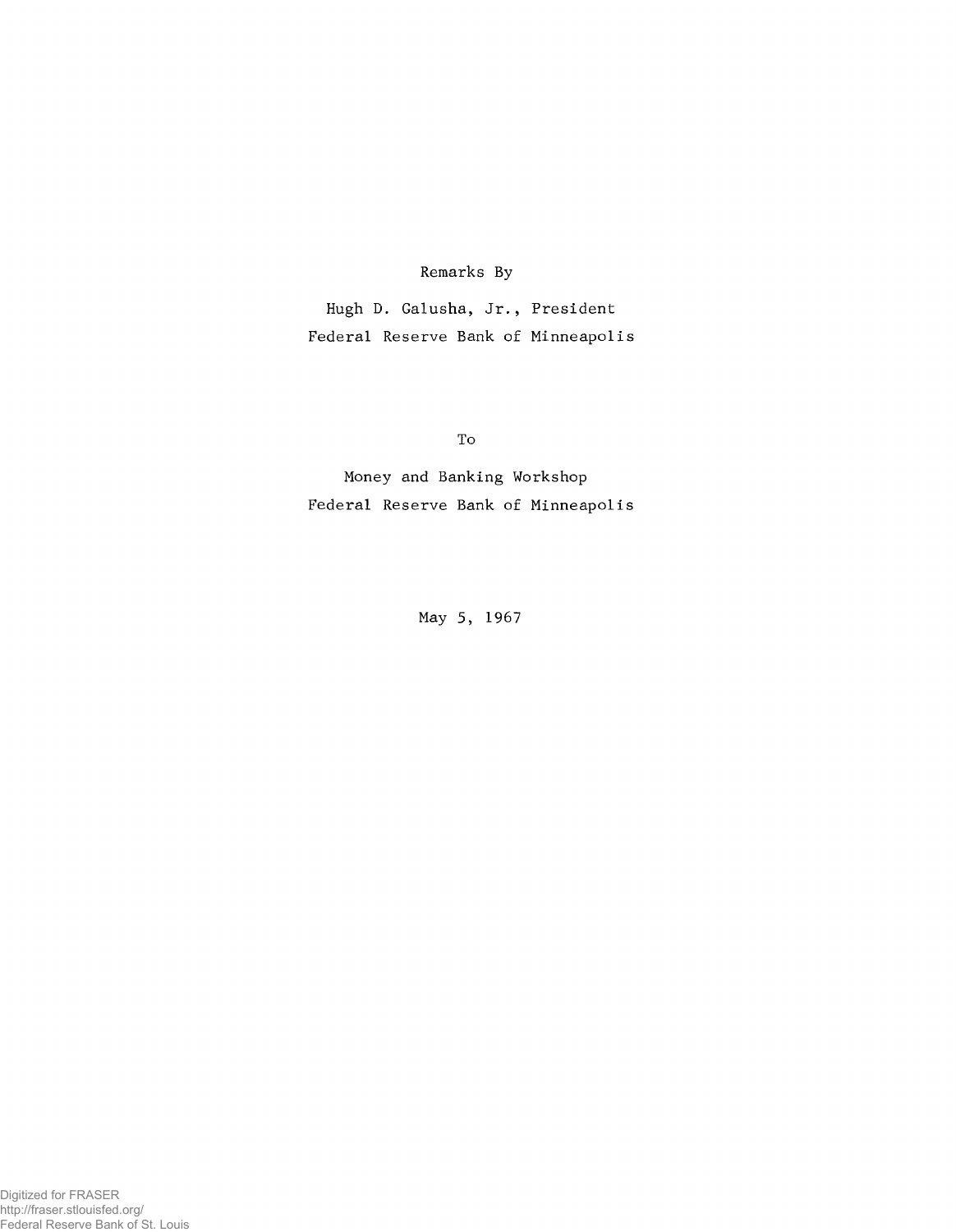## A REVIEW OF RECENT MONETARY POLICY

I do not intend to start this talk with the conventional expression of gratitude to the chairman for the opportunity to appear on today's program, for this would imply an element of volition on both our parts that would be quite inaccurate. Explaining recent monetary policy, which obviously requires an explanation of the economic environment of the same period is not all that easy. As Henry Wallach said in his column in the current NEWSWEEK, we not only are unable to tell where we are going--we can't even tell where we've been.

John Kareken and I were visiting last night about this phenomenon and he reminded me of the scene in The Skin of Our Teeth, in which the greater problems of retrospection are discussed by the soothsayer. Partly because it's germane to this talk, and partly because it is important to surprise college professors occasionally by a demonstration that they are listened to, I sent out for a copy of the play this morning--

"But who can tell your past? Nobody--What did it mean? What was it trying to say to you?--Think!-- 1 can't tell the past and neither can you. If anybody tries to tell you the past, take my word for it, they're charlatans."

Where have we been and where are we going? Speculation on these subjects is useful, if for no other reason that the enforced and disciplined mental housecleaning process involved.

*■k -k -k "k "k*

To begin, I must go back to mid-1965. Roughly speaking, this is when the pronounced escalation in Vietnam began and when, in hindsight, Federal Reserve Banks should perhaps have increased their discount rates. But, of course, policy-makers cannot act in the wisdom hindsight affords. And through the summer and early fall of 1965, few knew how rapidly federal defense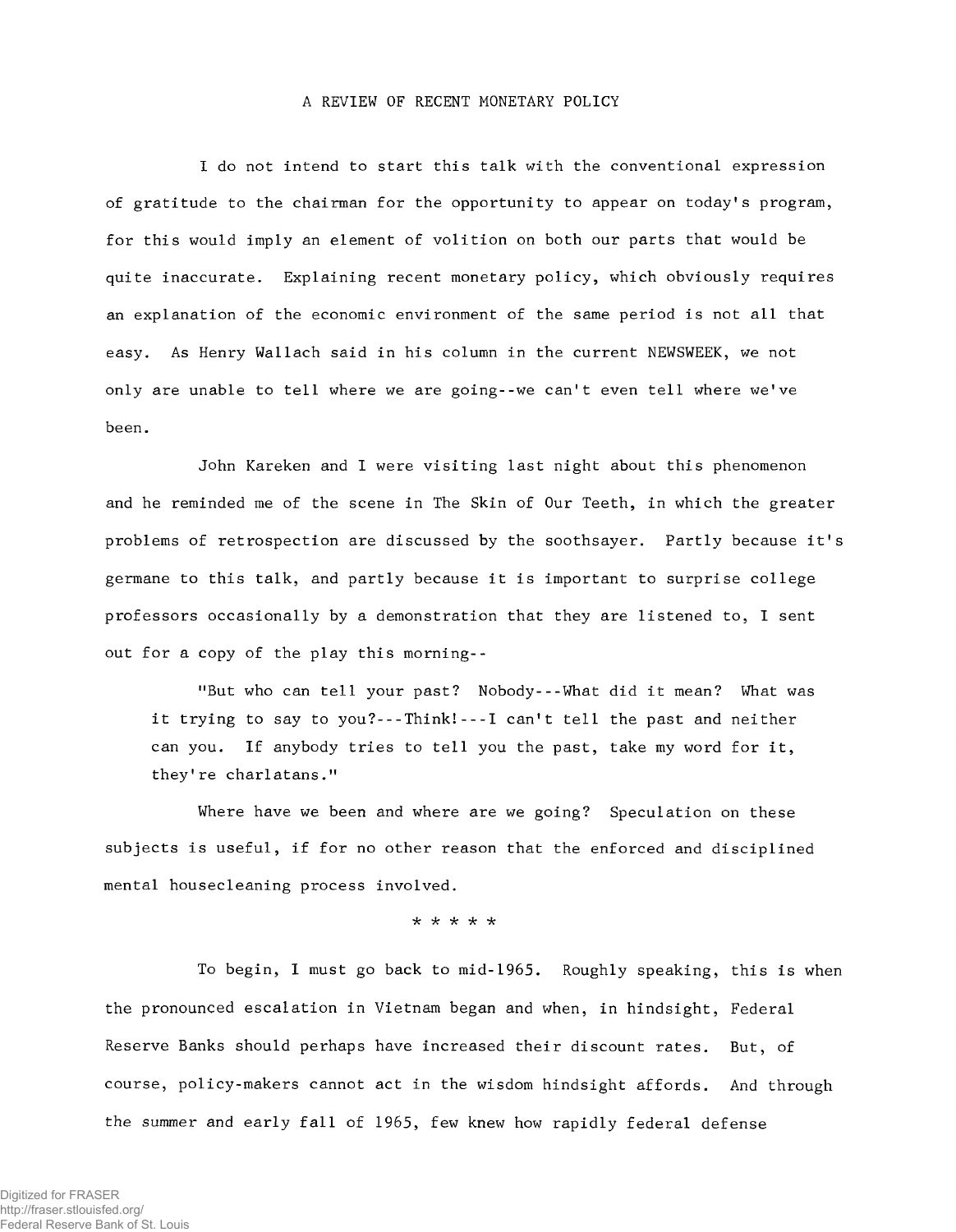expenditures were increasing. If the Pentagon knew, it was not saying. Few suspected then that the balanced economic recovery which began in 1961 was at long last becoming unbalanced. Indeed, when Federal Reserve Banks did increase their discount rates-- several months later, in December 1965--they and the Board of Governors were roundly criticized for tightening credit prematurely.

Fortunately for the Federal Reserve, its judgment was confirmed by subsequent events. As of December 1965, additional monetary restraint was appropriate. It can be argued that if the System had not moved dramatically then, we would have gotten a tax rate increase early in 1966. Moreover, this argument has a certain plausibility, for as we all know, fiscal and monetary restraint can be substituted one for the other. But there was no indication at the time that a tax rate increase would be forthcoming. Besides, monetary policy's great advantage is that today's actions can easily be reversed tomorrow. Had a tax rate increase been effected in early 1965, the actions of December could have been modified. And willingly would have been, I suspect. In saying this, I have in mind how quickly the System reversed itself in late 1966, as soon as it became apparent that the economy was slowing down.

There is another reason why the Federal Reserve had to act in December 1965. Back then, banks were in a very difficult position, with deposit rates relatively high and loan rates, which they had tried unsuccessfully to increase, relatively low. But too low a prime rate has its broader economic implications as well. And these the System could not ignore either. The fact is that during late 1965 banks were making too many loans that should have been contracted for in the capital markets. Why? Because, as I have indicated, the prime rate was too low relatively. When Reserve Banks increased their discount rates, though, banks found it possible to increase their prime rate.

I seem to have gotten stuck in 1965, but before pushing on to 1966 let me recall the other year-end policy action. In December 1965, the Board

- 2 -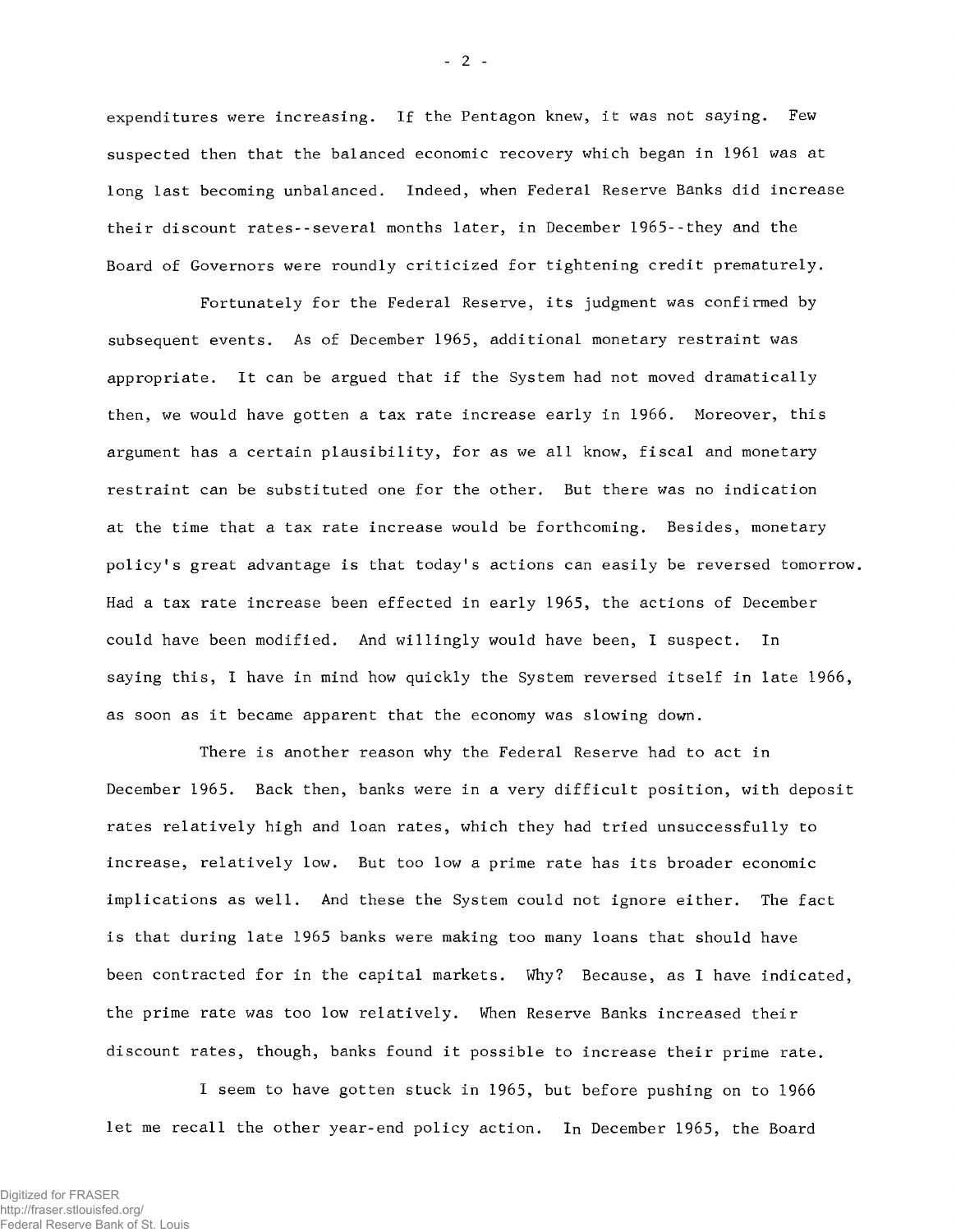increased Regulation Q ceilings--to where, as was thought, they would be out of touch with market rates for a good long time. Critics have suggested that the Board under-estimated the ''magnet-like" effect ceiling rates have on market rates and that it would have been better advised to increase ceilings less than they were. For myself, I am not sure. In any event, what I would like to stress here is the Board's reason for increasing ceilings. It did so to give commercial banks the necessary freedom to compete for deposits and thereby to insure a proper distribution of the nation's credit resources.

In my personal opinion, this is what the System believes-- that in setting monetary policy, it should be determining only the broad framework within which freely made private decisions allocate the nation's credit. It might appear from what was done in 1966 that the Federal Reserve does not believe this. But one can interpret what was done in 1966 another way--as revealing how pressed the System was, so pressed that it had to act contrary to its basic philosophy.

*-k -k -k "k -k*

In referring to what happened in 1966, I had in mind, first, the holding of the  $5\frac{1}{2}$  per cent CD rate ceiling through late summer and early fall and, second, the issuance of the September 1st letters on discount policy. You are well aware, I am sure, that in holding to a  $5\frac{1}{2}$  per cent rate ceiling on large denomination certificates of deposit, or CD's, the System put the larger member banks under considerable pressure. It forced a run-off of CD's and thereby a sharp change in the supply of bank credit.

But back in the summer of 1966 the System did not feel it could content itself with checking the growth of bank credit. It felt it had to go further and check the growth of business loans, which rightly or wrongly were thought of as having a special significance in an inflationary setting.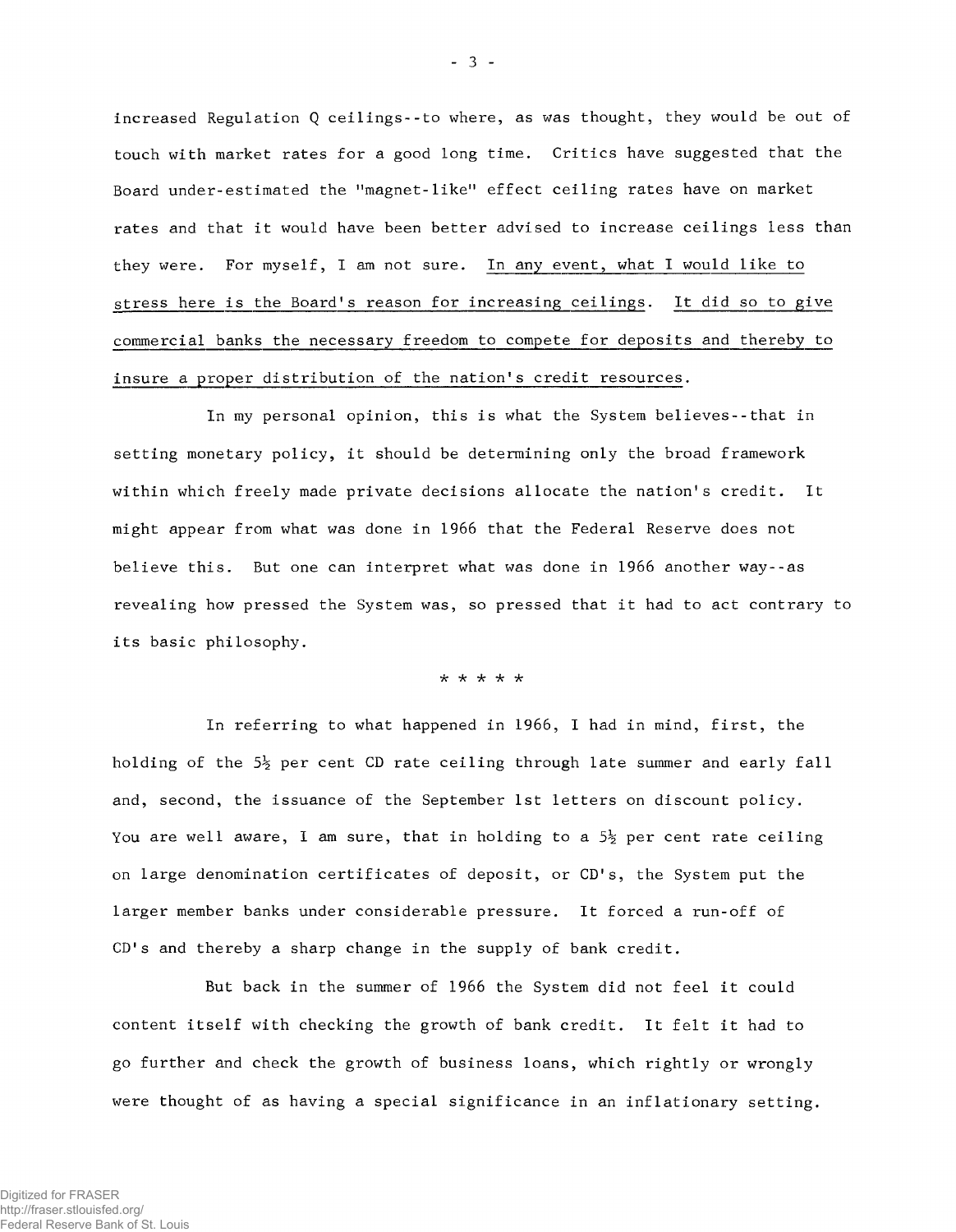To this end, the Reserve Banks issued their famous September 1st letters on discount policy. You are perhaps aware of what these letters said. They acknowledged that with an increasingly effective CD rate ceiling, individual banks might well experience significant reserve losses. And they promised that traditional discount window financing would be available, but suggested, and this is the rub, that banks interested in Reserve Bank loans should be prepared to adjust to lower deposit levels by reducing business loans.

This banks did, but before, not after, coming to their Reserve Bank discount windows. The September 1st letters turned out then to be an exercise in moral suasion; the Reserve Banks never had to make actual loan decisions for member banks. For myself, I can only say I am pleased- relieved would be a better word--that things worked out this way.

Nor can there by any doubt, it seems to me, that the sharp increase in credit restraint effected by the System during 1966, and especially after mid-year, was necessary. But here the issue is whether we were justified in using the methods we did to get this added restraint.

In my view, we were. I see the System as having had little choice during mid-1966. Inflationary pressures were still strong. And yet, if we had proceeded in the classical way, by being even stingier than we were with bank reserves and letting interest rates find their own levels, these rates would have gone considerably higher than in fact they did. Rates were very high during 1966. But had we taken the classical way, which as a general matter we all prefer, they would have been much higher.

And to what end? The housing industry would have suffered even more than it did. Possibly monetary policy would have been, on this count, even more discredited in some quarters than it was. And in this connection, we would do well to remember that there will be other wars to be fought.

- 4 -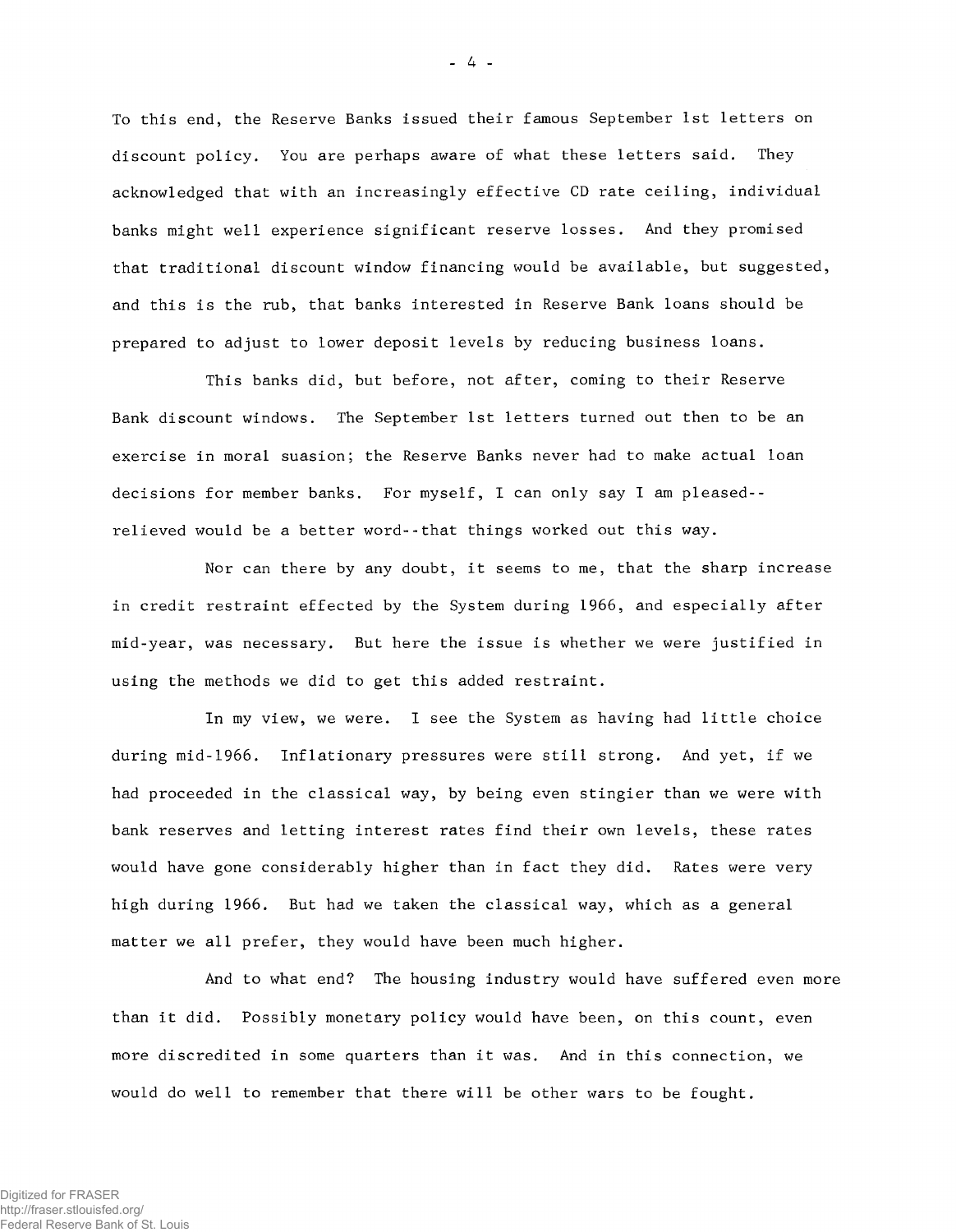Then, too, there was the situation of savings and loan associations to be considered. And, beyond, whether the System might impair confidence in the economy's financial structure. There are those--mostly bankers, I am sorry to say--who have insisted that it is no part of the Federal Reserve's business to worry about savings and loan associations. I would insist, however, that the System's ultimate responsibility is to maintain public confidence in the financial structure and that if on occasion this requires worrying about savings and loan associations, then so be it. I would insist further that bankers who do not grant this are being short-sighted in the extreme.

I am not suggesting that, as a group, savings and loan associations are poorly run and not deserving of the public's confidence, or that, as a group, they were in danger of collapsing in mid-1966. This is simply not true. I am suggesting, though, that because of a few the situation was fraught with danger and that the System had to concern itself with this worrisome few.

That the System had to eschew the classical way and resort to selective monetary controls during 1966 is in many ways unfortunate and I personally hope it will not have to again. It had to, I believe, because it was asked to shoulder too great a responsibility for restraining inflationary pressures. Had there been greater fiscal restraint, the System could have made its modest contribution in the traditional way and without disrupting financial relationships of long standing. I have, then, come away from 1966 convinced, first, that the Federal Reserve can, in a pinch, carry most of the stabilization burden itself, and second, that not too much should be asked of it. The results, when we ask too much of the Federal Reserve, are strains and stresses the economy would be better off without.

Legitimately concerned with the wrenching, disproportionate effects of monetary policy on the different sectors of the economy, Congress acted last September. It passed an interest ceiling bill. Now, therefore, not only

- 5 -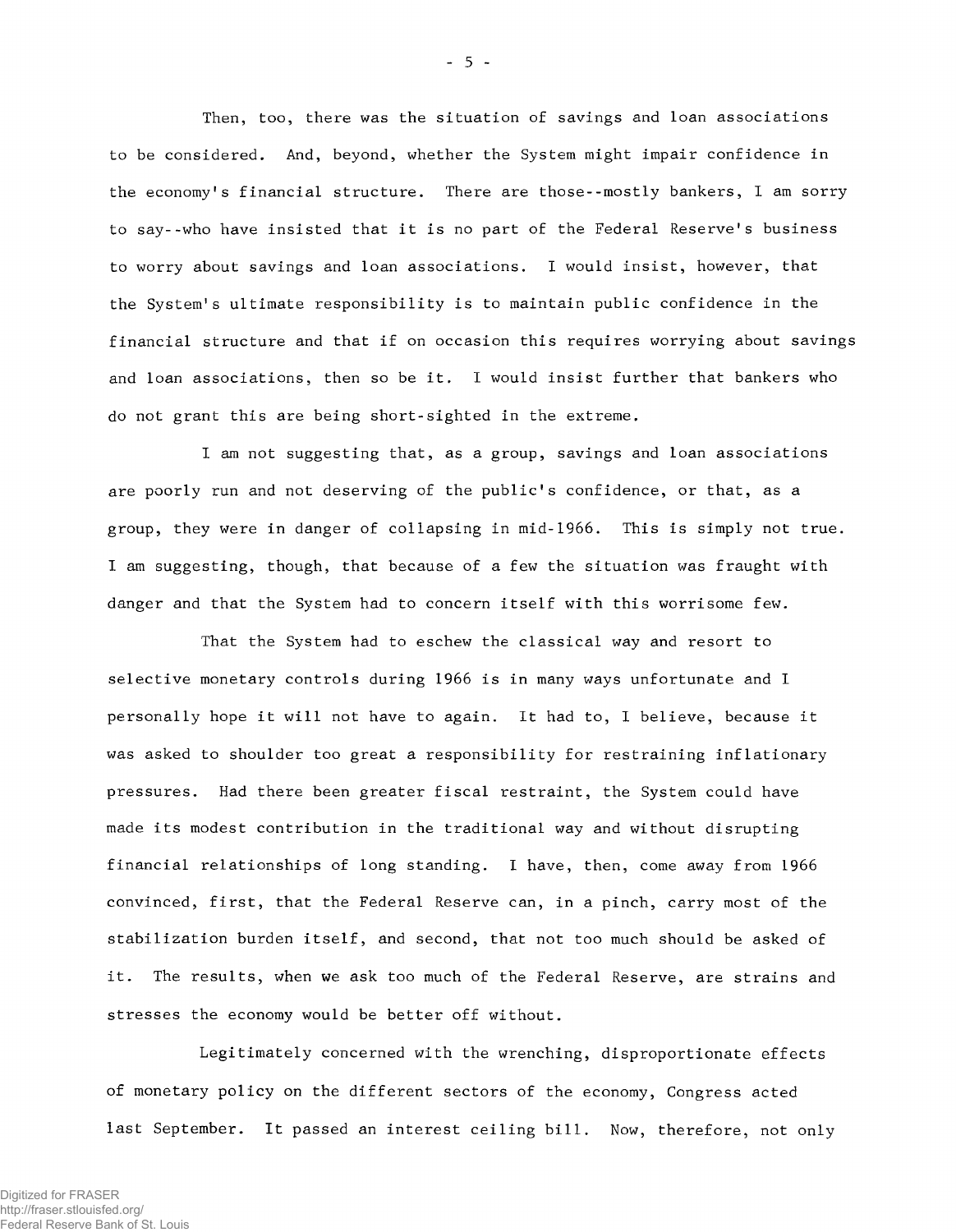are commercial bank deposit rates subject to administrative ceilings, which though are flexible; the rates paid by mutual savings banks and savings and loan associations are as well. In passing its bill, Congress allegedly authorized only temporary administrative control of rates paid by savings banks and savings and loan associations. One wonders, however, if the authorization given the FDIC and the Federal Home Loan Bank Board will ever be taken back and, further, just what price we will end up paying for having asked too much of monetary policy.

*-k -k -k*

If I have spent a long time talking about 1966, it is because I believe we have just come through a time pregnant with meaning for the future. And not the far-distant future. I have in mind the immediate future. Before too many months have gone by, we may again face the choice we faced in early 1966--whether to increase tax rates or rely instead on increased monetary restraint.

As you know, it was early last fall that the Federal Reserve began working toward greater monetary ease. And for the obvious reason. Inflationary pressures stemming from excess demand had eased appreciably from what they had been in early 1966. Of course, the marked decline in interest rates that persisted until only very recently was not entirely the System's doing. Last fall the private economy's assessment of 1967 also changed. Most importantly, the President's call for a surtax triggered expectations of greater monetary ease and, in consequence, interest rates declined. Still, the System did its part. And happily, I would add. Whatever our Populist critics may say, we did not enjoy 1966. This is most clearly revealed by the promptness with which policy was changed,

That the System has gone as far as it has in reversing the monetary policy of 1966 is to be explained, at least in part, by the lessening of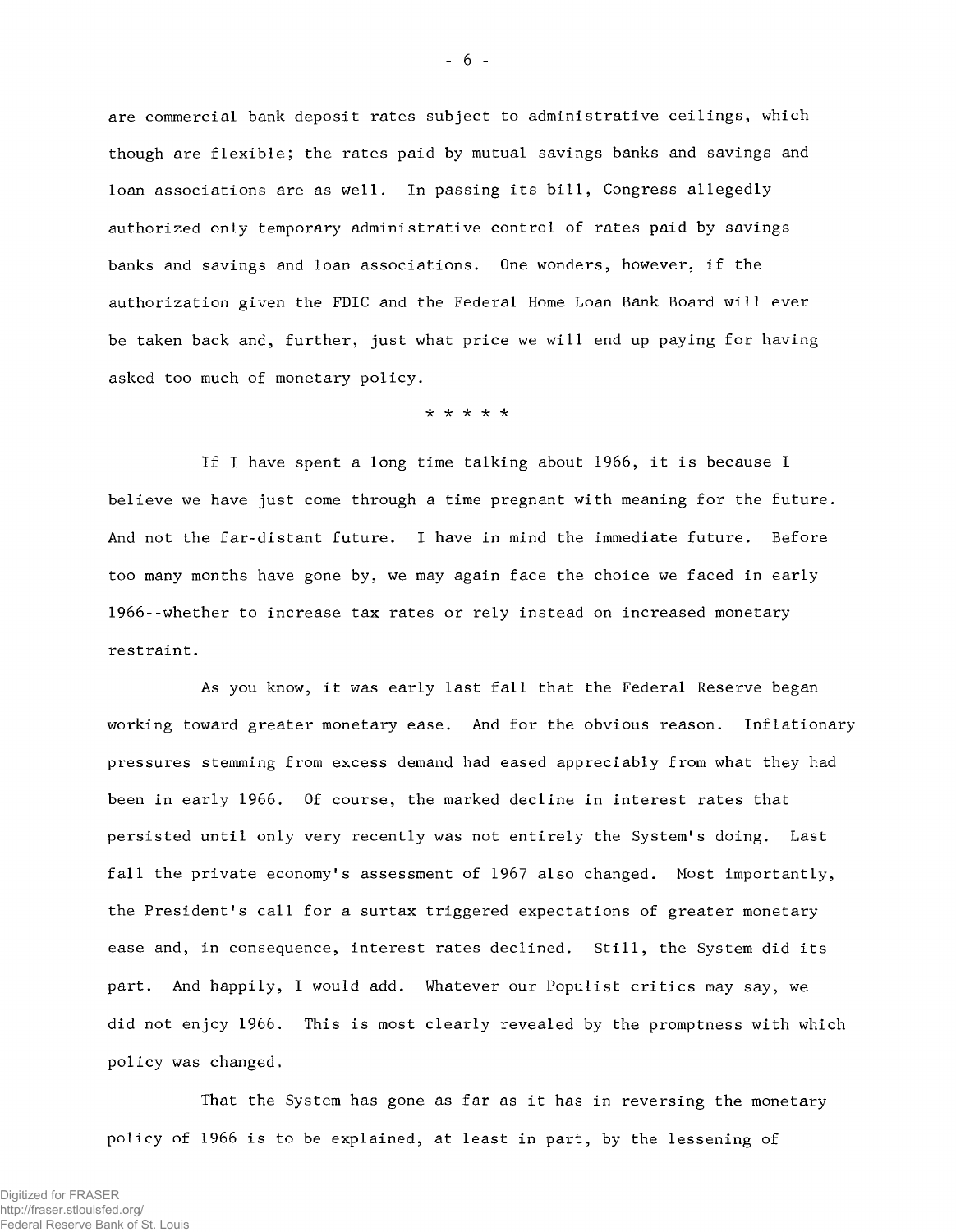demand for goods and services in Europe and, in particular, Britain and Germany. Against a background of threatening recession, not only in the U.S. but Europe as well, the major countries of the western world have been able to work a concerted reduction in interest rates. Without near-matching reductions in other countries, it is doubtful that the Federal Reserve could have allowed U.S. interest rates to fall as much as they have. It is heartening, this most recent instance of international monetary cooperation. Would that we could always count on circumstances being right for international cooperation.

We may now have arrived, however, at a point where the need for further reductions in interest rates cannot be taken for granted. The problem may no longer be how the Federal Reserve can stimulate domestic demand for goods and services without at the same time worsening our U.S. balance of payments position. It has all along been the contention of the administration- and, I might add, the Federal Reserve-- that there would be no recession. And lately the available signs have been pointing to a rigorous expansion being underway again by year's end. It could be that come late 1967 or early 1968 the problem will again be an excessive demand for goods and services.

The experience of 1966 should leave no doubt that there is a remedy for excess demand immediately at hand. The country could again rely entirely on the Federal Reserve. But if it does, will the effects be any different than in 1966?

We are now nearing the second anniversary of the first acknowledgment I heard privately from a major national figure that we were engaged in a war. The slide has been gradual enough to coat over the strains on our economy a determination to provide both guns and butter have produced--and are continuing to produce. All resource allocation processes are affected by this drive. I suspect that whatever advances in the state of the art of linkage analysis have taken place have only partial relevance in this milieu--

- 7 -